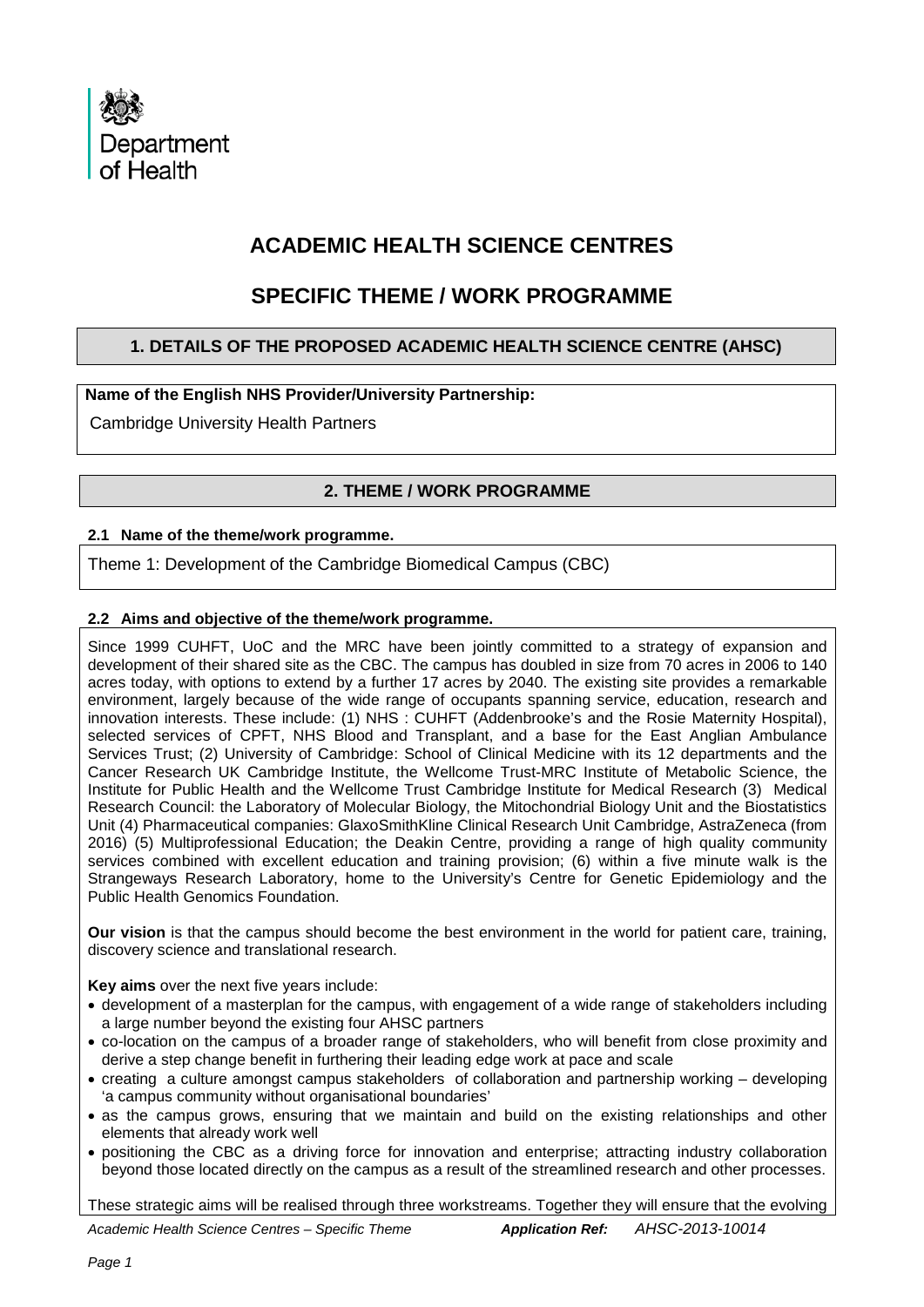campus has not only the right "anatomy" in the form of buildings, but optimal physiology in terms of promoting collaboration and connectivity.

**Worksteam 1: Coordinating the development and delivery of a CBC masterplan.** This will use the existing CBC Strategic Development Forum which comprises senior representatives of a wide range of stakeholders,. The CBC Delivery Group of CUHP partners will translate the vision into reality, and coordinate practical and operational issues. The master planning workstream will develop a strategic plan for decisions related to use of the available land, timetabling and phasing of development; communication and branding; public realm (consistent signage, public arts and spaces); transport infrastructure across and to the campus site; facilities to support collaboration, such as a range of high quality social spaces. It will also consider support facilities for innovation and enterprise, including facilities for small and medium sized enterprises not located on the site but enabling development of initiatives in conjunction with a range of others including those who are. It will address issues of environmental sustainability of the campus developments (eg green travel plans); contribution to public health and wellbeing through design and operational functioning (as a specific example of the latter, we intend that the entire campus should be smoke-free by 2014; this will be coupled with a range of approaches supporting staff, patients and visitors to quit smoking successfully); and supporting infrastructure functions including car parking, energy and waste management. The masterplanning workstream will also aim to coordinate the provision of facilities and arrangements to support robust and high profile patient and public involvement in the activities of the campus partners. This will include opportunities for active engagement with the wider community, including investing in the next generation of scientists and researchers, building on the already successful Cambridge Science Week initiatives, and supporting partners to open their doors through summer camps, placements, internships and on-going engagement activities. Our approach will be to develop the CBC as a 'rich hub', by building and enhancing connectivity and ensuring that the physical environment is optimal. This model has been described by one of our Board members as aiming to be "a Schipol rather than a Heathrow".

**Workstream 2: Developing interactions with other organisations and institutes:** This workstream will consider how the Campus will operate as part of a connected network with other institutions, both locally within Cambridgeshire, and further afield, including UCL Partners and the Crick Institute.

**a) Cambridge based campuses and institutes**. The workstream will consider interactions and connectivity with other campuses and institutes, both within the city and surrounding area. This will include connectivity with other University of Cambridge sites, especially considering how we can foster interdisciplinary working with maths, physics, engineering, chemistry and biological sciences some of which are located several miles from the campus. Initiatives are likely to include improved cycleways, public transport, touchdown spaces and satellite laboratory groupings. It will also work closely with the CUHP sponsored £10m University Technical College which will provide biomedical science and technology education to 670 young people from September 2014, exploiting the educational opportunities presented by the healthcare and biotech organisations and their need for skilled young recruits. Other interactions that we will work on are with the Wellcome Trust Sanger Institute at Hinxton, Granta Park and the other Cambridge science parks, the Babraham Institute, and the NHS sites of Papworth and Fulbourn. A strategic vision for the cluster working effectively together, will further strengthen the success of the sub region in attracting skills and investment and fostering interaction.

**b) Biomedical campuses and institutes beyond the Cambridge sub region**. Developing the CBC with reference to partners in North London and along the M11 corridor, and in Oxford, will provide scope for the collaboration to perform optimally at a global level, with both national and international benefit. We will explore how CUHP and the CBC can interact as effectively as possible with this extended environment. GSK (at Stevenage), UCL and UCL partners (North London) and the Francis Crick Institute (King's Cross) will be particular priorities.

## **Workstream 3: The location to the campus of key stakeholders and building construction**

This workstream will coordinate and assist with efficient delivery of the following key CBC developments and manage their interface with the masterplan:

- the Forum, which includes a new 100 bed, 6 theatre private hospital run by Ramsey Healthcare; a hotel and 900 delegate conference facility run by intercontinental Hotels Group; and a world class education centre, including state of the art simulation facilities and a cadaveric training centre fully operational from summer 2016.
- an ~£17m expansion of our clinical research facilities planned to open in 2016.
- the relocation of PHFT to the campus from 2017. This will be one of the largest cardiothoracic centres in the world, treating 90,000 patients a year, expected to double by 2023/24, increasing staff numbers from 1,438 WTE to over 2,000. The relocation will lead to integration of cardiothoracic services with specialist acute services and facilities.
- a £40m Heart and Lung Research Institute planned to open in 2017.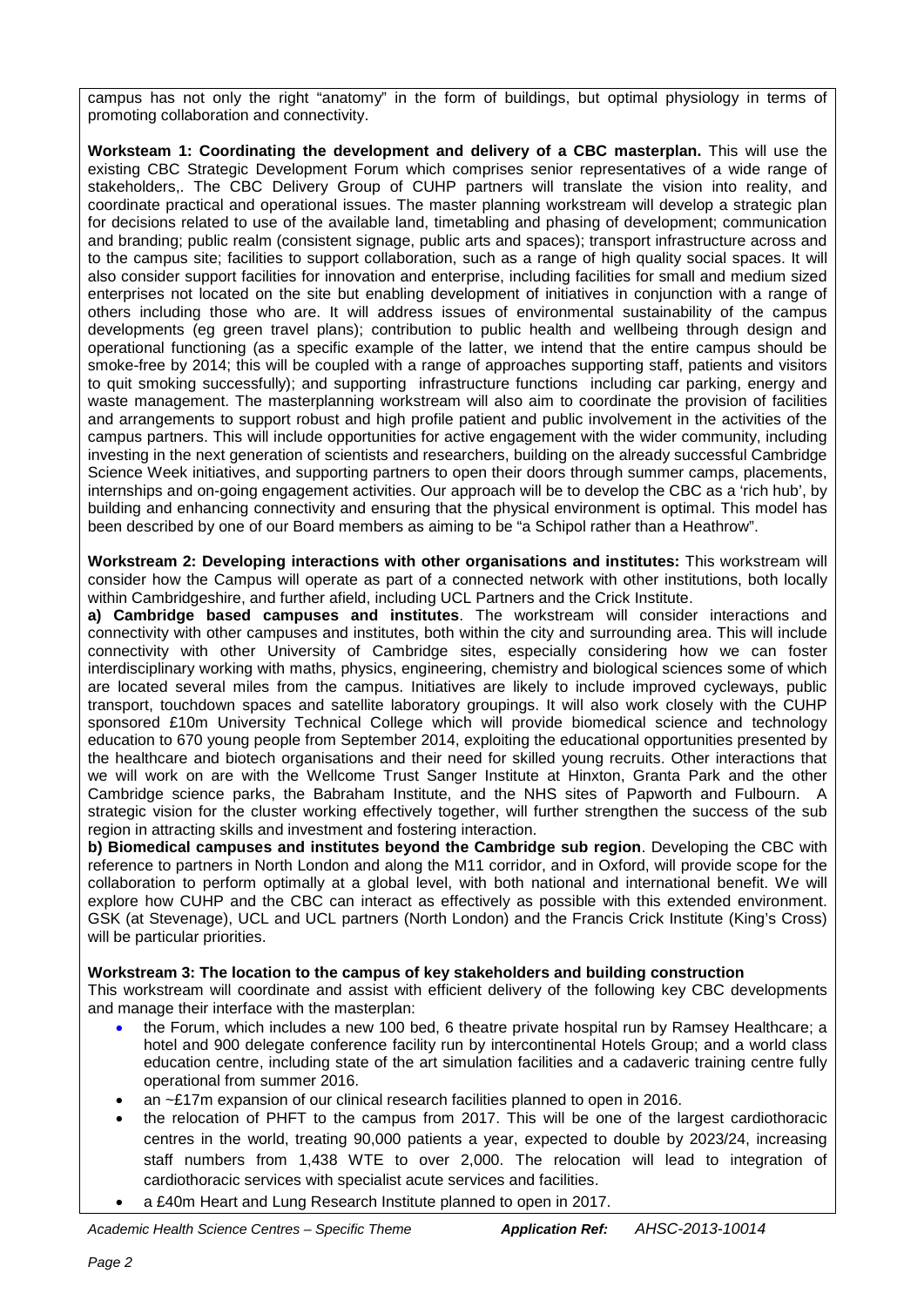- a £70m building to contain a Stem Cell Institute, and Institutes of Infection & Immunity and Global Health
- the construction of a £100m University of Cambridge Pre-clinical Translational Medicine Facility for the School of Biological Sciences and School of Clinical Medicine. This is planned to be fully operational from October 2017
- supporting the £330m relocation by AstraZeneca of its global headquarters; small molecule function; and MedImmune's biologics research and development facilities, with a combined highly<br>skilled workforce of 2.000 people (500 transferring from Granta Park). transferring from Granta Park).

The workstream will also coordinate a number of aspirational developments currently under discussion, including:

- the relocation to the CBC of selected Cambridge and Peterborough Mental Health Services
- expansion and redevelopment of clinical facilities which currently have capacity constraints or are operating in out of date space including oncology; neurology; emergency department; and paediatrics.

### **2.3 Description of how the proposed theme or work programme will contribute to the aims of the AHSC.**

The co-location of high quality clinical care, leading edge research and education and training is central to CUHP's vision to be a centre of excellence providing outstanding care to our local population, and having a global impact on health.

The work delivered by this theme will allow us to capitalise on the current strengths of the site, increase engagement of external stakeholders, and bring in new organisations with complementary capabilities, including independent research institutes, biotech companies, incubator space and large pharmaceutical companies. It will deliver maximum benefit to all by making the campus the most exciting, interactive and productive environment in which to work. It will also foster extensive collaboration with other relevant organisations based on the campus and nearby, including the MRC Units and LMB, UoC Departments of Chemistry, Physics, Engineering, Maths & Computer Sciences, the Babraham Institute, the Wellcome Trust Sanger Institute, and the European Bioinformatics Institute.

CUHP organisations, other stakeholders and wider society will all benefit from the critical mass of world class expertise, and the benefits of a highly collaborative, external-facing culture, supported with an enabling infrastructure underpinned by a coherent and sustainable masterplan.

#### **2.4 Description of how the proposed theme or work programme will contribute to the further integration of research, health education and/or patient care and how this will lead to improvements in patient care.**

Further integration of research, education and patient care will be greatly facilitated by progressive colocation of highly skilled personnel, supported by an enabling infrastructure and a partnership culture. The environment will encourage collaboration, both internally and externally, which will contribute to breaking down disciplinary boundaries. The environment will be ideal for pooling resources to provide state of the art infrastructure, equipment & facilities; for sharing data & ideas; and for attracting and developing a highly skilled workforce. If we succeed in realising our vision, there will be enormous benefit for research, education and patient care.

### **2.5 Description of how the theme/work programme will involve and enhance multi-disciplinary and multi-professional working.**

Multi-professional and multi-disciplinary working will be enormously enhanced by all four CUHP organisations being based on the site and sharing it with a wider range of other partners. Additional facilities will be available to support collaboration for those not located on the site but who will benefit from interaction with those that are, eg a planned CBC Innovation Centre, University of Cambridge IdeaSpace; continuation of the highly successful ABC Dinners (Academic, Business, Clinical), with shared learning and networking of the highest quality. This is further enabled by the range of education facilities (The Forum, UTC, Deakin Centre) which promote and deliver multi professional education and training; and the CBC's supporting infrastructure including development of a range of 'social spaces' to encourage cross organisational interaction; communication and transport facilities.